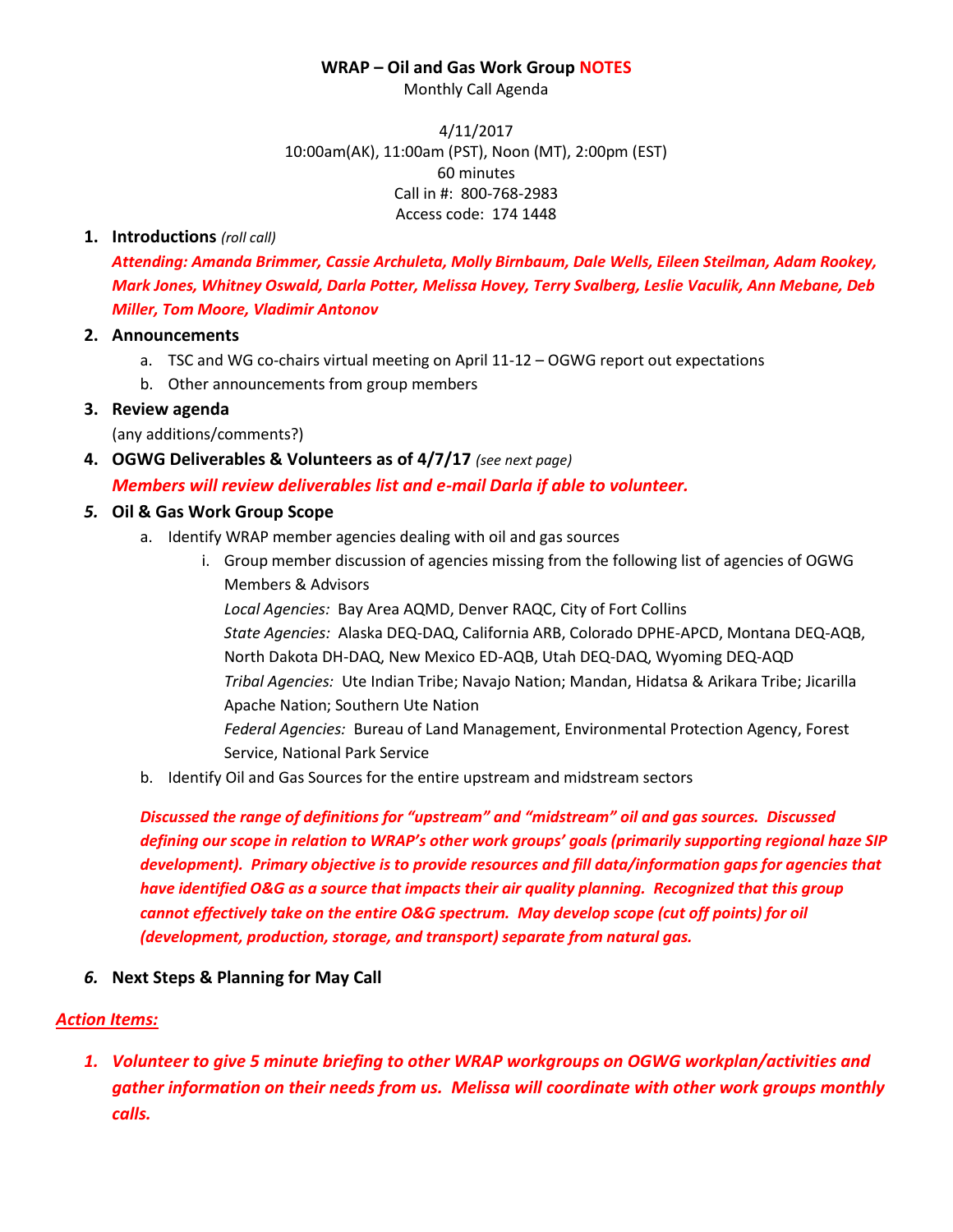- *2. One volunteer during each monthly call to give 10 minute briefing on their agencies activities with regards to oil and gas activities, emissions, tools, studies and planning for regional haze.*
- *3. Continue discussion on defining scope for this group's activities as it relates to the WRAP's goals. Will invite authors of "Analysis of the National Oil and Gas Emission Inventory" (John Grant/Ramboll Environ) to future call to discuss results. [https://www.wrapair2.org/pdf/NatOG\\_Anlys\\_Memo\\_06Feb2017post.pdf](https://www.wrapair2.org/pdf/NatOG_Anlys_Memo_06Feb2017post.pdf)*

**Next Call Tuesday, May 9, 2017 12:00 – 1:30 pm Mountain**